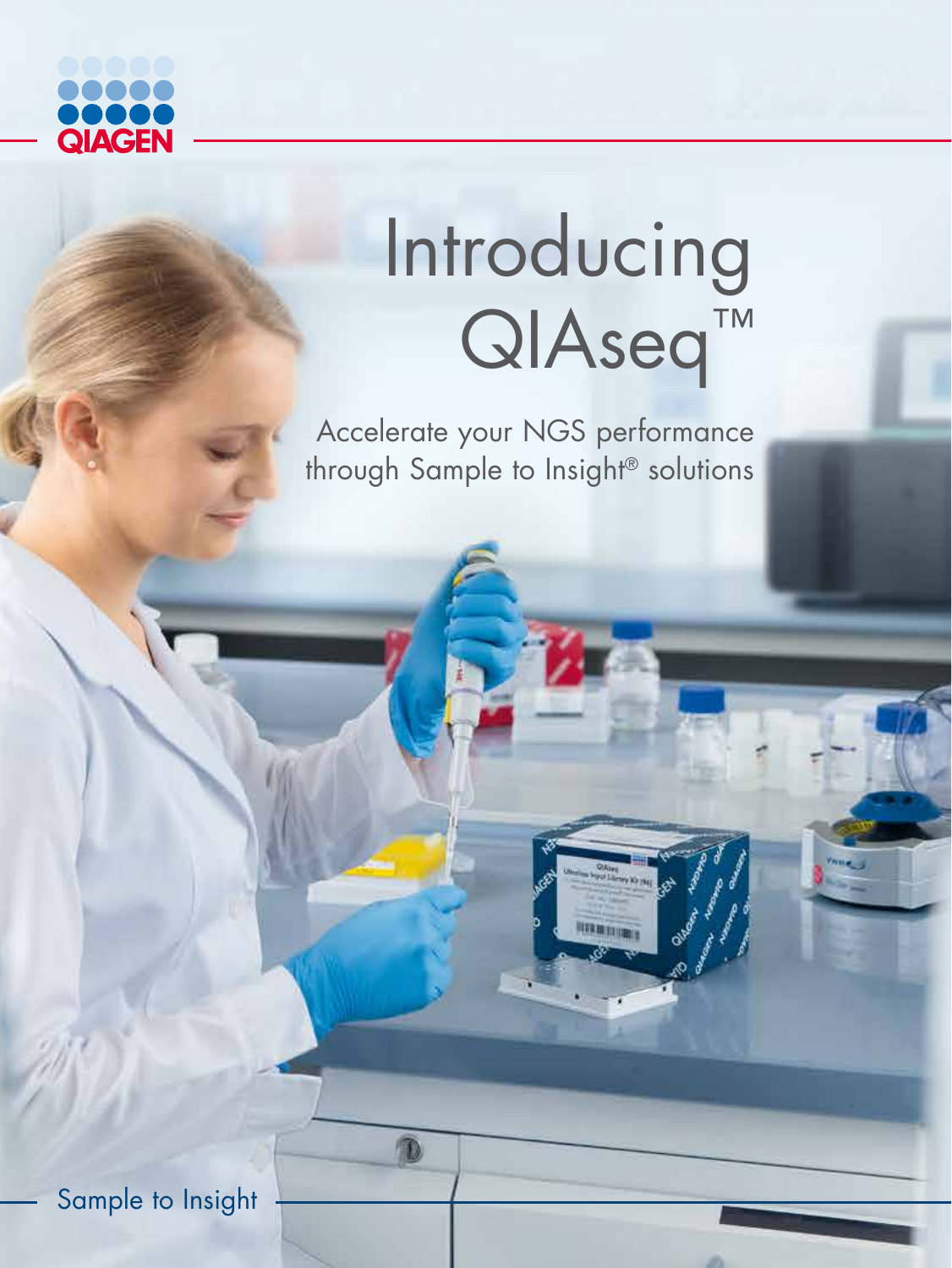# From Sample to Insight –

let QIAGEN enhance your NGS-based research High-throughput next-generation sequencing (NGS) technologies continue to provide a wealth of sequence information, resulting in significant advances and new discoveries in a wide range of research areas. To enhance your specific NGS-based research and help you achieve your goals, QIAGEN has developed the broadest portfolio of dedicated NGS target enrichment, library preparation and single cell solutions: the QIAseq product family!



# QIAseq NGS solutions are the

perfect match to QIAGEN's gold standard sample technologies

The success of any NGS experiment is highly dependent on the upstream sample collection and nucleic acid extraction methods. QIAGEN, as the leading provider of sample technologies, offers a variety of NGS-grade sample preparation solutions that maximize yields of high-quality nucleic acids from virtually any sample type. QIAGEN instrumentation, including QIAcube® and QIAsymphony®, helps you start your NGS experiments on the right foot – offering platforms that fit your sample throughput for reliable and reproducible nucleic acid isolation.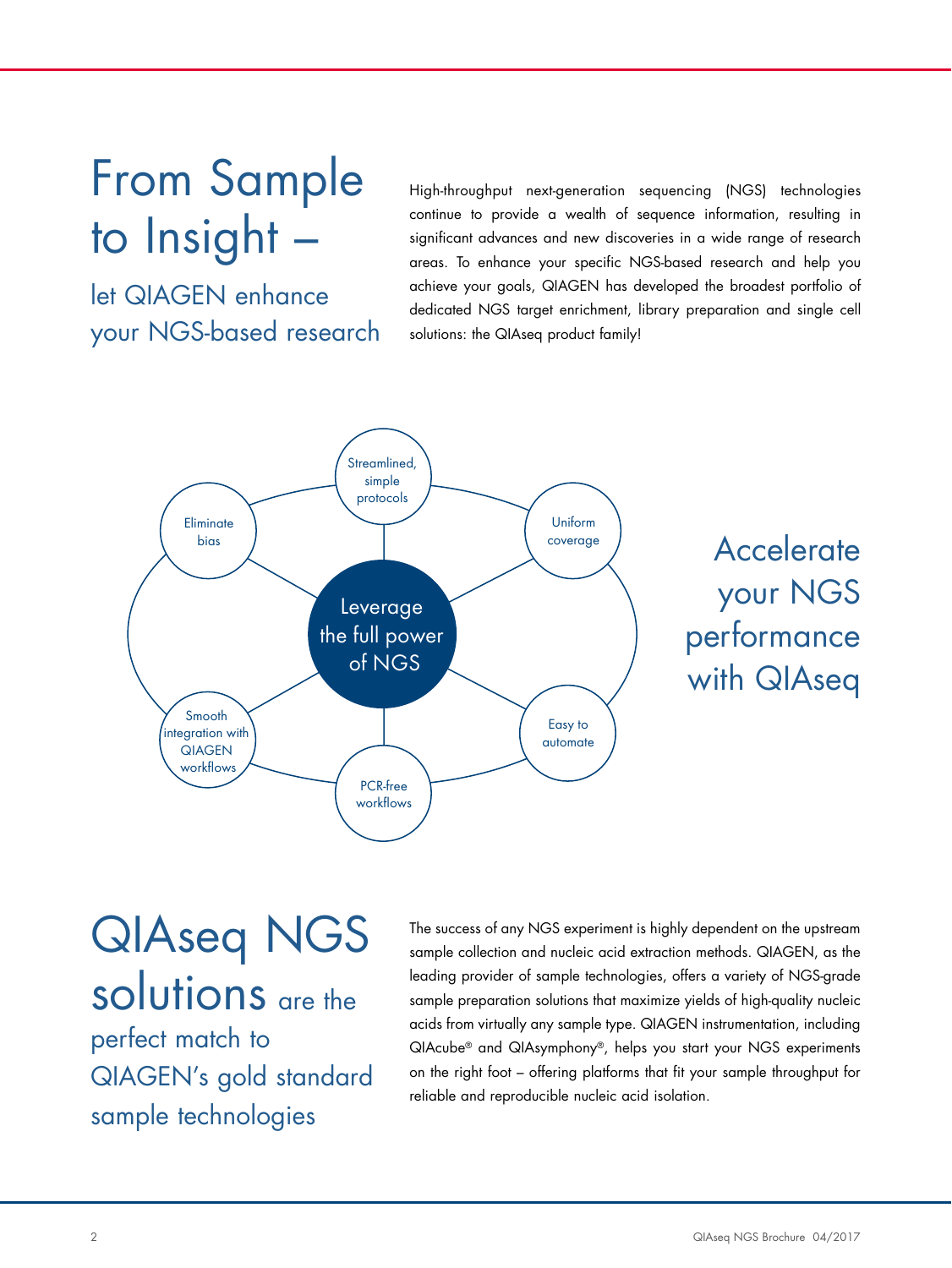For NGS applications with special sensitivity requirements – such as ultra-deep sequencing, very limited or heterogeneous sample materials – QIAGEN offers "UCP" (ultraclean production) kits for RNA and DNA extraction, yielding ultrapure and high-quality nucleic acids.



Find the right product for your sample type using our sample extraction selection guides at www.qiagen.com/qec/selectiontoolsoverview

QIAseq – the most comprehensive application-based NGS portfolio

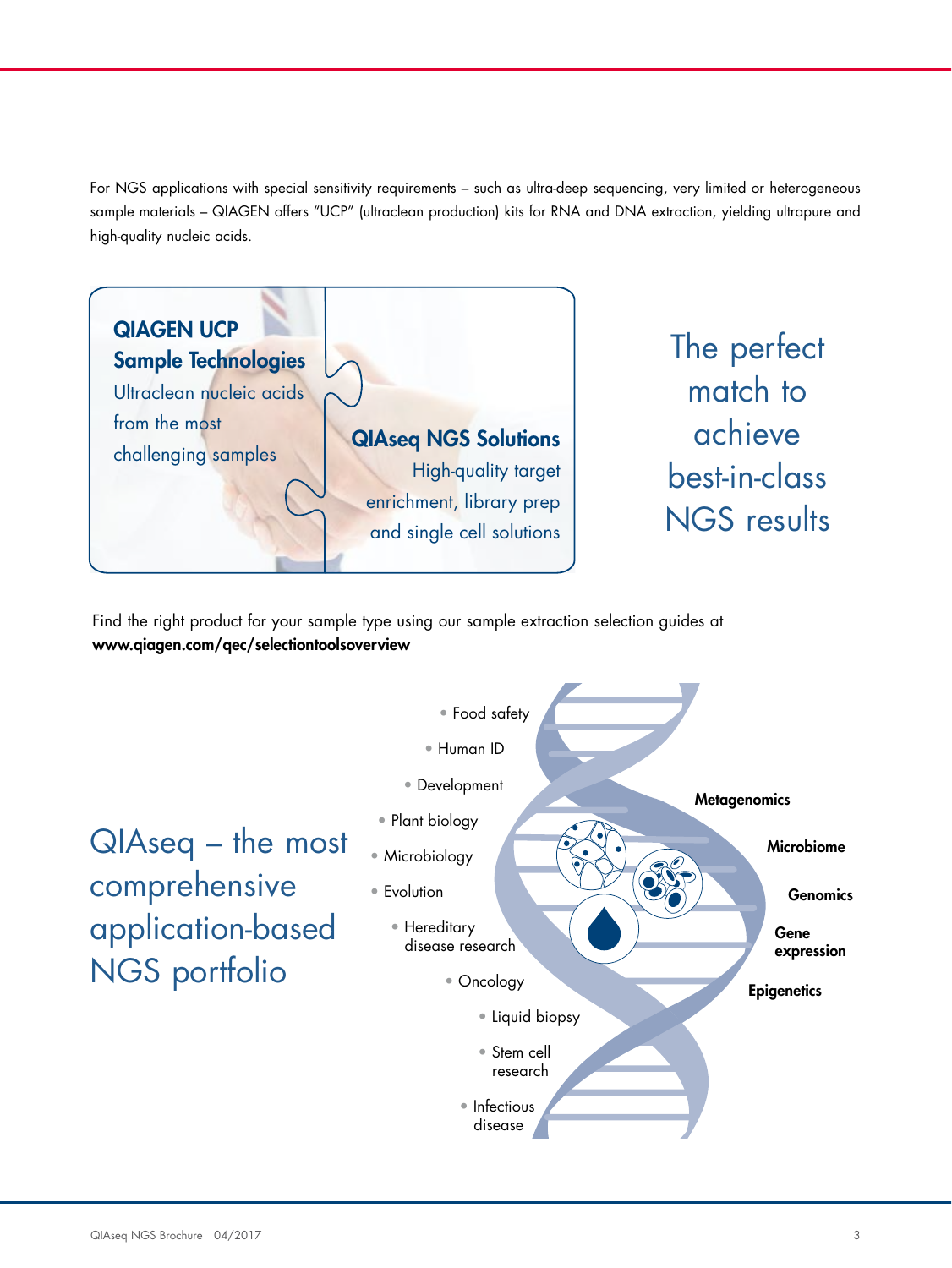

QIAGEN sample technologies offer you effective solutions for manual and automated extraction of NGS-grade nucleic acids from a variety of samples. Design your NGS research with  $QIAseq -$  the **broadest** portfolio of best-in-class NGS target enrichment, library prep and single cell solutions. Track the quality of your NGS libraries throughout their preparation procedures with QIAGEN quality control solutions.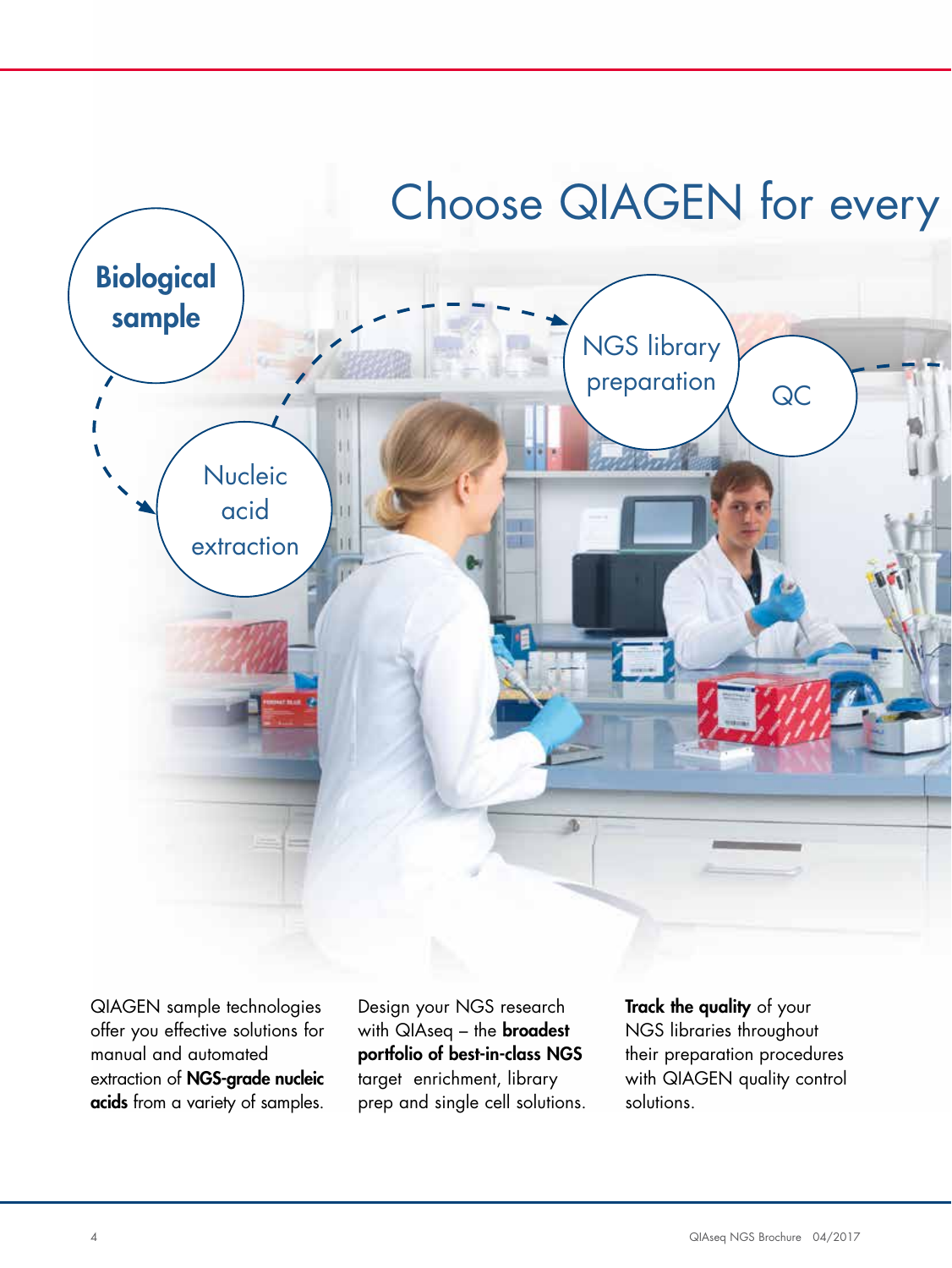# step of your NGS workflow



Enable biological discoveries with QIAseq NGS on any Illumina® or Ion Torrent™ sequencer.

Combine reliable and robust data analysis with data interpretation and the most comprehensive knowledge base through QIAGEN Bioinformatics.

Benefit from QIAGEN's verification and validation solutions to gain confidence in your NGS results.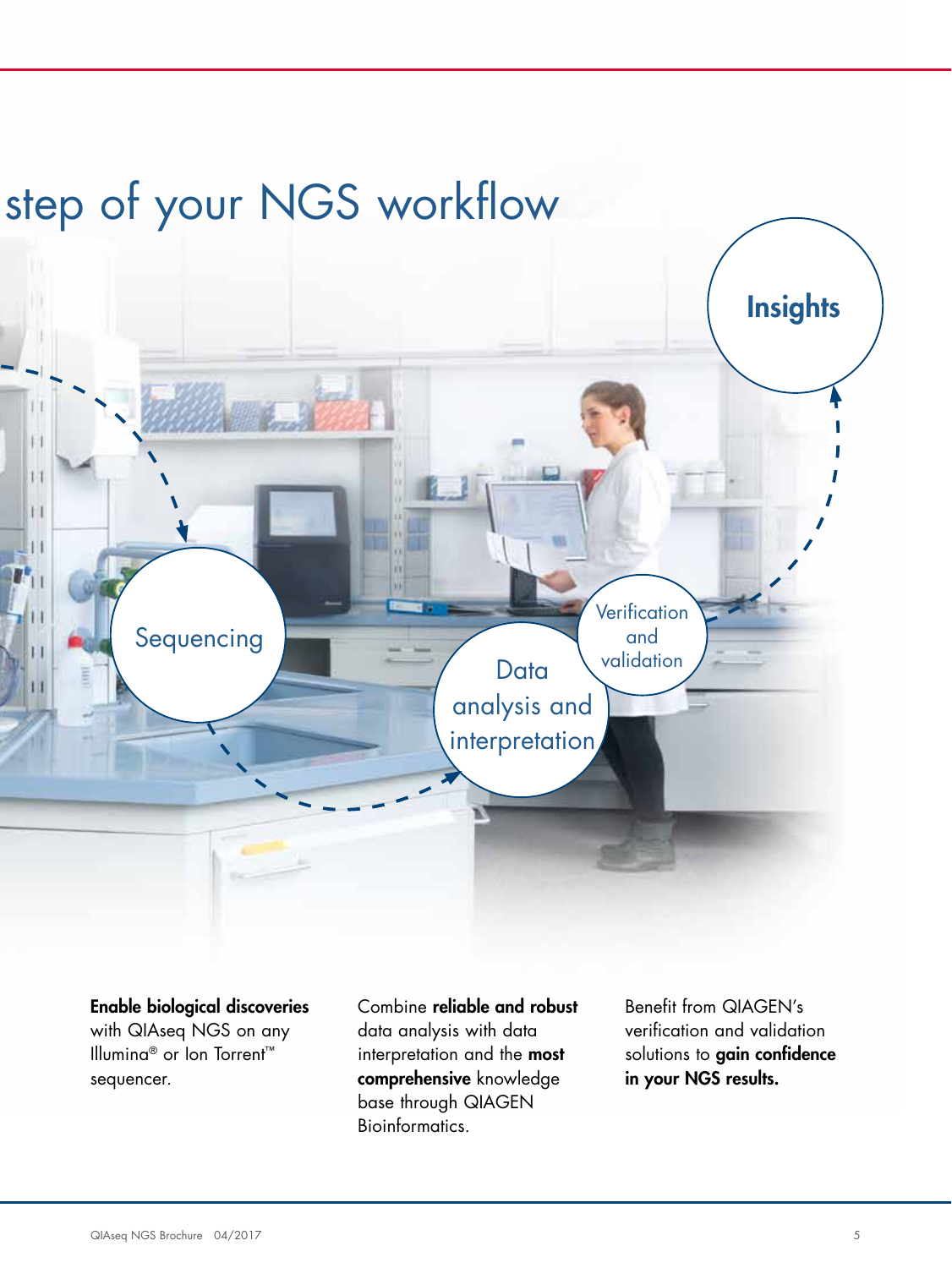- **Targeted panels**
- Library prep
- Single cell



### Targeted gene panels – superior variant detection through digital NGS

Enriching nucleic acids for specific genes of interest in targeted panels presents a costeffective way to democratize NGS while keeping the complexity of data analysis and interpretation at a manageable level.

QIAseq targeted panels combine the advantages of target enrichment with advanced technical solutions to overcome biases:

- Leverage digital NGS through unique molecular indices (UMIs) to detect low-frequency variants with unmatched confidence and significantly reduce false positives.
- Avoid issues of PCR duplicates and library bias through single primer extension.
- Interrogate disease genes, quantify gene expression and detect known or novel fusion genes.

Discover our complete digital NGS solutions at www.qiagen.com/QIAseq-Targeted-DNA

- Targeted panels
- Library prep
- Single cell



### Whole genome, exome and transcriptome research – make exciting new discoveries from any sample

Genome- and transcriptome-wide sequencing from a sample paves the way for new research findings and requires no prior knowledge of known disease-causing genes – allowing for unbiased, hypothesis-free study of nucleic acids.

Overcome common sources of bias in GC content and coverage. Maximize confidence in your sequencing results with QIAseq NGS library preparation products:

- Dedicated library preparation solutions for any sample type – including whole blood, tissue, FFPE, liquid biopsy, metagenomics and ancient DNA or ultra-low sample amounts.
- High conversion rates, from sample to library, that maintain and capture the original complexity in your biological sample.
- Complete coverage to interrogate the genome or transcriptome without bias or sequencing gaps – enabling you to create exciting new insights.

Find out which QIAseq library prep solution fits your specific needs at www.qiagen.com/QIAseq-NGS-Library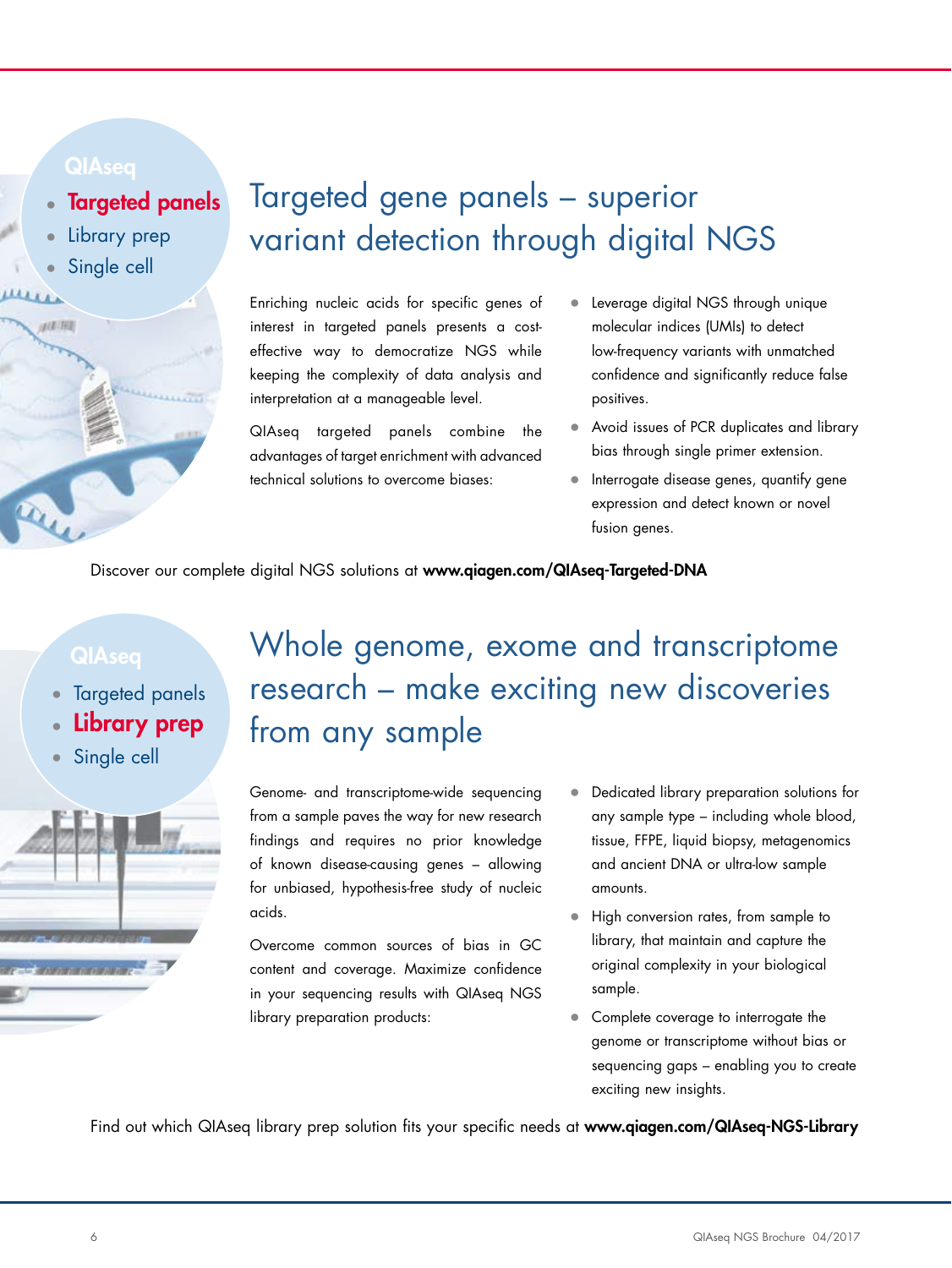### Single cell analysis – uncover the full genome and transcriptome

#### Analyzing biological samples on an individual cell level uncovers hidden heterogeneity and enables new insights towards our understanding of cell types, cell function and the role of individual cells in normal or disordered development.

Experience our QIAseq cell-to-library solutions offering a streamlined, PCR-free workflow for the study of complete genomes or transcriptomes from single cells:

- Achieve complete, uniform genome coverage and sequence accuracy with diverse NGS libraries – set yourself up to analyze aneuploidy and sub-chromosomal copy number variations, or sequence variation analysis in single eukaryotic or bacterial cells.
- Gain confidence in your single cell RNA-seq data and reliably study differential gene expression with high transcript discovery rates for low-abundance RNA or RNA of varying lengths.

- Targeted panels
- Library prep
- **Single cell**

Find out more at www.qiagen.com/SingleCellAnalysis

### Quality control and verification – success and confidence in NGS

NGS workflows are complex multistep procedures combining enzymatic reactions – and often PCR amplification – to prepare DNA or RNA fragments of specific concentrations, purities and lengths that are compatible with a particular sequencing platform. Each step of these complex workflows harbors risk for bias and experimental dropout.

To ensure success throughout each NGS workflow step and bring confidence to your data, QIAGEN offers a comprehensive set of quality control methods for both your sample and your NGS findings:

- The QIAxpert<sup>®</sup> spectrophotometer enables quick and accurate concentration measurements, while spectral content profiling provides a detailed insight into your sample's composition by detecting potential contaminants.
- The QIAxcel® Advanced capillary electrophoresis system simplifies and accelerates size distribution analysis, concentration and molarity assessment; comprehensive QC can be automated using objective QC criteria to make sure libraries are of highest quality prior to sequencing.
- The PyroMark® Pyrosequencing® system increases NGS data confidence by enabling verification and validation of sequencing results to detect false-positive variants and methylation results derived from the complex NGS procedure.

Find out more at www.qiagen.com/NGS-QC